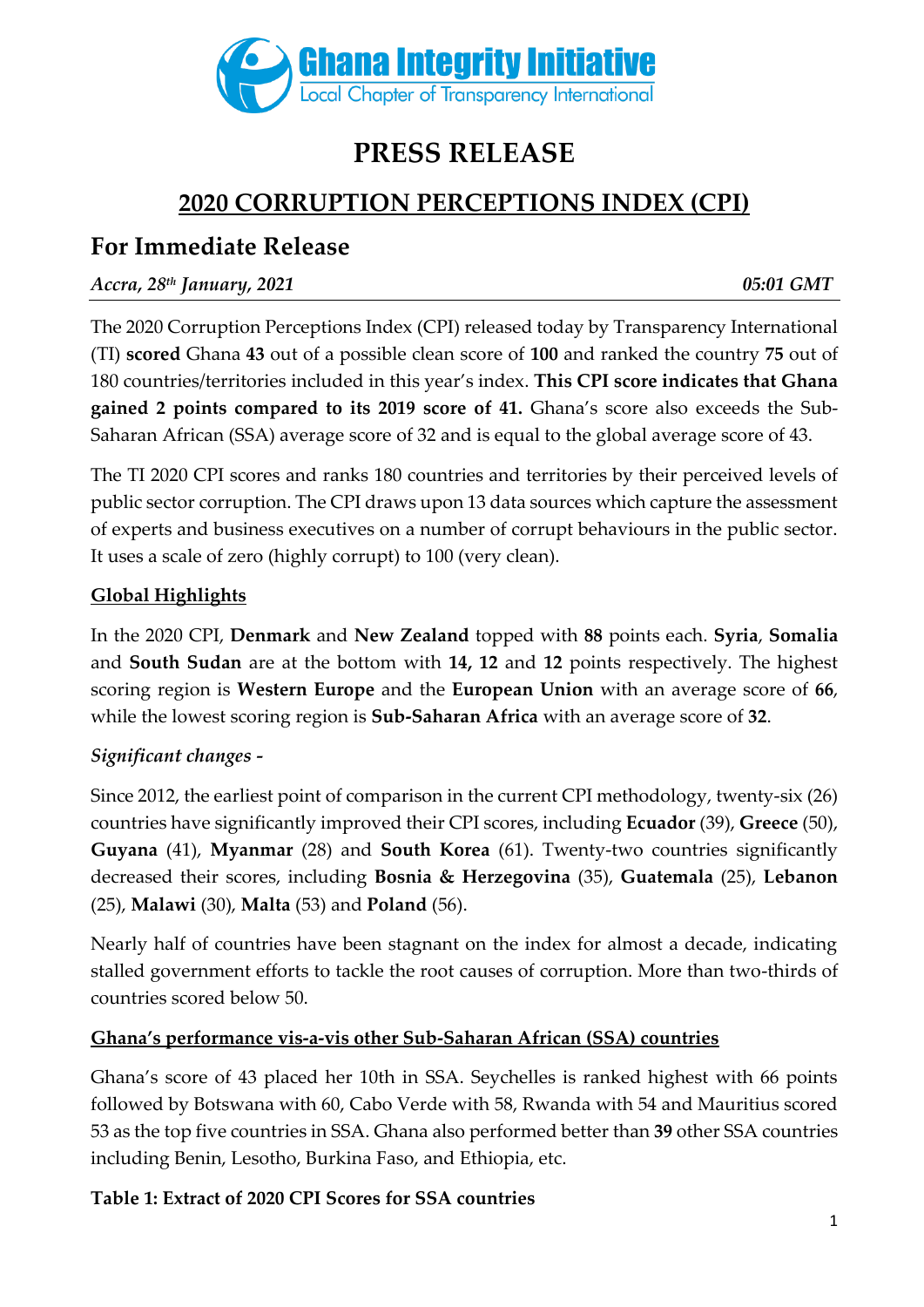

| <b>COUNTRY</b>        | 2020 CPI     | <b>WORLD 2020 CPI</b> | <b>SSA 2020 CPI</b> |
|-----------------------|--------------|-----------------------|---------------------|
|                       | <b>SCORE</b> | <b>RANKING</b>        | <b>RANK</b>         |
| Seychelles            | 66           | 27                    | $\mathbf{1}$        |
| Botswana              | 60           | 35                    | $\overline{2}$      |
| Cabo Verde            | 58           | 41                    | 3                   |
| Rwanda                | 54           | 49                    | $\overline{4}$      |
| Mauritius             | 53           | 52                    | 5                   |
| Namibia               | 51           | 57                    | 6                   |
| Sao Tome and Principe | 47           | 63                    | 7                   |
| Senegal               | 45           | 67                    | 8                   |
| South Africa          | 44           | 69                    | 9                   |
| Ghana                 | 43           | 75                    | 10                  |
| <b>Benin</b>          | 41           | 83                    | 11                  |
| Lesotho               | 41           | 83                    | 11                  |
| Burkina Faso          | 40           | 86                    | 13                  |
| Ethiopia              | 38           | 94                    | 14                  |
| Tanzania              | 38           | 94                    | 14                  |
| Gambia                | 37           | 102                   | 16                  |

### **Corruption and Emergency Responses**

The 2020 CPI focuses on the relationship between corruption and emergency responses. Corruption poses a critical threat to citizens' lives and livelihoods, especially when combined with a public health emergency.

According to Transparency International, the 2020 CPI reveals that, persistent corruption is undermining health care systems and contributing to democratic backsliding amid the COVID-19 pandemic. TI says, countries that perform well on the index invest more in health care and are better able to provide universal health coverage and are less likely to violate democratic norms and institutions or the rule of law.

In a statement to launch the 2020 CPI, Delia Ferreira Rubio, Chair of Transparency International intimated "COVID-19 is not just a health and economic crisis, it is a corruption crisis and one that we are currently failing to manage". She further stated that "the past year has tested governments like no other in memory, and those with higher levels of corruption have been less able to meet the challenge. But even those at the top of the CPI must urgently address their role in perpetuating corruption at home and abroad."

It is important to note that, eighty per cent (80%) of the countries that significantly have improved their CPI scores since 2012 also have the percentage of their health expenditure to GDP above five per cent (5%).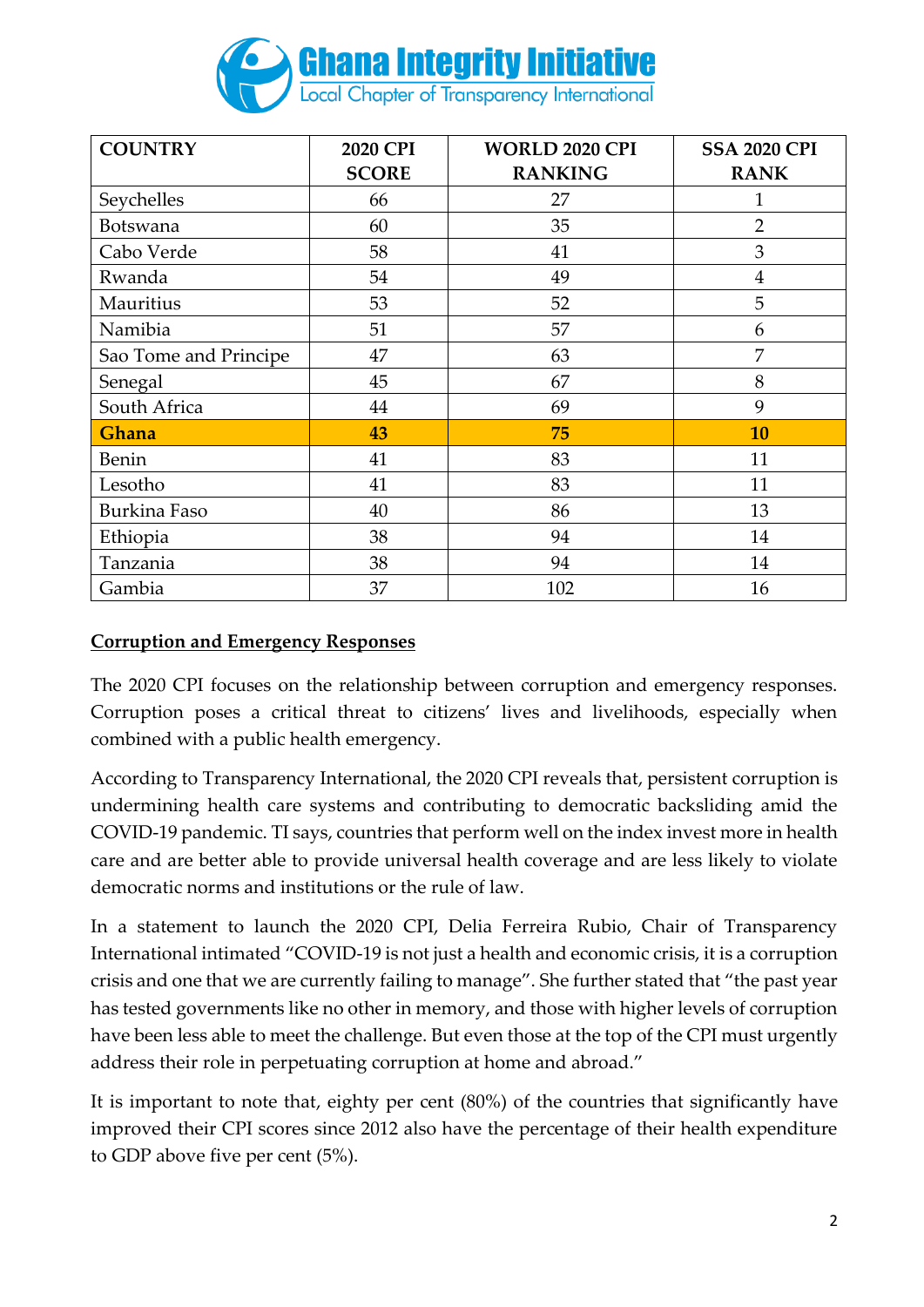

The above correlation applies in the case of Ghana as the World Bank's report on the average percentage of health expenditure to GDP<sup>1</sup> between 2000-2018 shows that, the nine (9) SSA countries that performed better than Ghana in the 2020 CPI also spend higher on health (between 9.5 - 4.0 percent of GDP) as compared to Ghana's 3.9 percent of GDP.

Though in Ghana, Government's measures at managing the pandemic and its related impact in 2020 was generally commendable, still outstanding is the issue of accountability. To reduce incidences of corruption and better respond to current and future crises, Ghana Integrity Initiative recommends that Government:

- 1. **Strengthens oversight institutions** to ensure resources reach those most in need. Anti-corruption authorities and oversight institutions must have sufficient funds, resources, and independence to perform their duties in real time to identify and prevent diversion of government support
- 2. **Enforces procurement rules to all contracts.** Government must stay within the Public Procurement (Amendment) Act 663 while preventing the abuse of single source procurement during emergencies like COVID-19
- 3. **Ensures open and transparent contracting** to combat wrongdoing, identify conflicts of interest and ensure fair pricing
- *4.* **Publishes relevant data and guarantee access to information** to ensure the public receives easy, accessible, timely and meaningful information including - (*i) COVID-19 procurement contracts above a minimum value, (ii) names and beneficial ownership of companies awarded contracts, (iii) validating delivery of services and goods, and (iv) developing specific budget lines for COVID-19 reporting*
- 5. **Speeds up the digitisation** of the economy to facilitate more efficient and transparent delivery of key services in the pandemic period and also facilitates the ease of doing business and prevent artificial opacity
- 6. **Defends democracy and promote civic space and rights** to create the enabling conditions to hold governments accountable.

<sup>1</sup> https://data.worldbank.org/indicator/SH.XPD.CHEX.GD.ZS?locations=ZG&most\_recent\_value\_desc=true https://api.worldbank.org/v2/en/indicator/SH.XPD.CHEX.GD.ZS?downloadformat=excel